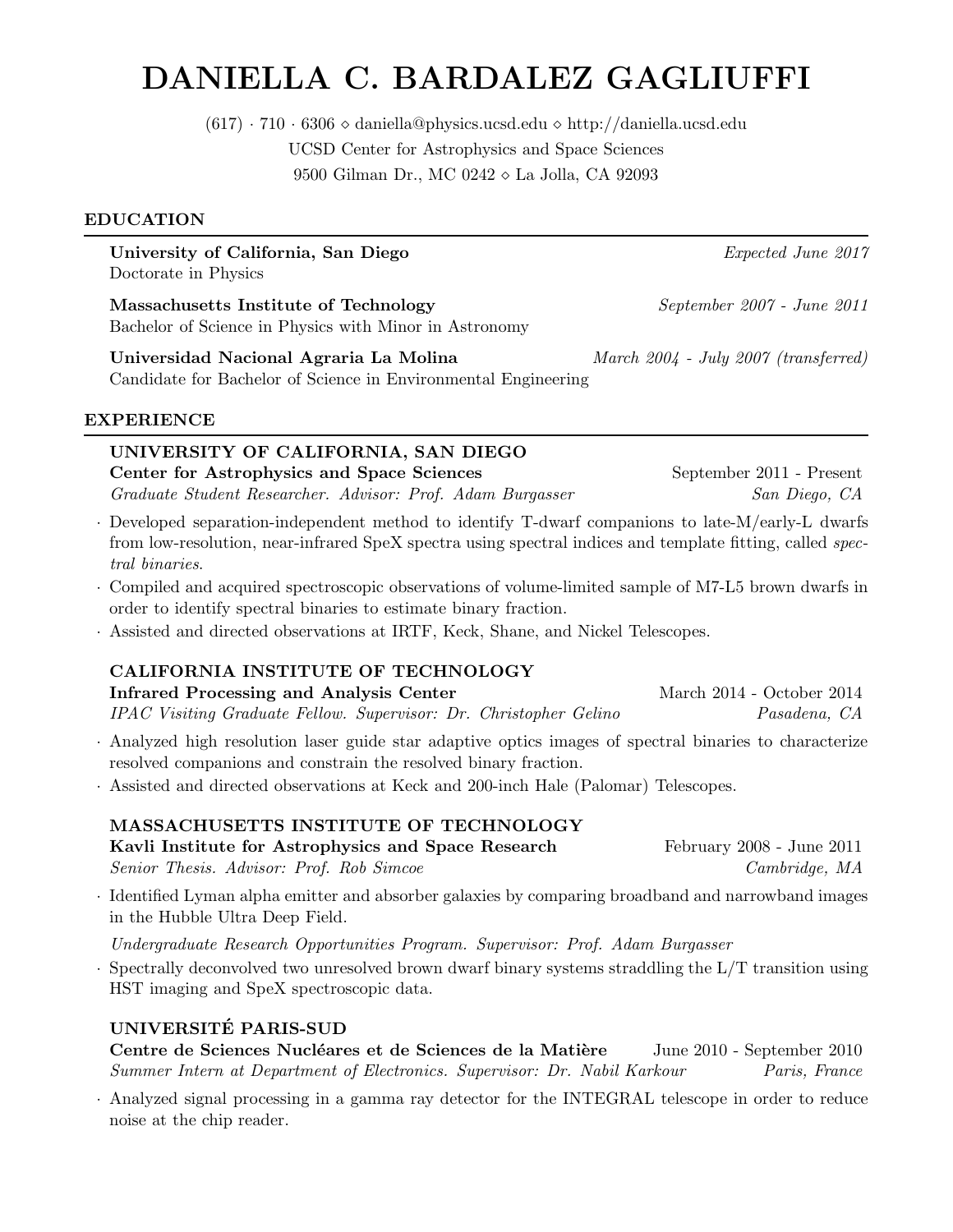### UNIVERSIDAD DE LA LAGUNA

Instituto de Astrofísica de Canarias July 2009 - September 2009

*Summer Research Assistant. Supervisor: Dr. David Mart´ınez Delgado. Tenerife, Spain*

· Explored correlation between the morphology of stellar tidal streams and the mass of progenitor satellite galaxies using N-body simulations.

### PUBLICATIONS

### First-Author Publications

- 2. D. Bardalez Gagliuffi, A. Burgasser, C. Gelino, *High Resolution Imaging of Very Low Mass Spectral Binaries: Three Resolved Systems and Detection of Orbital Motion in an L/T Transition Binary*, AJ 150 163 (2015).
- 1. D. Bardalez Gagliuffi, A. Burgasser, C. Gelino, D. Looper, C. Nicholls, S. Schmidt, K. Cruz, A. West, J. Gizis, S. Metchev, *SpeX Spectroscopy of Unresolved Very Low Mass Binaries. II. Identification of Fifteen Candidate Binaries with Late-M/Early-L and T Dwarf Components*, ApJ 794 143 (2014).

### Co-Authored Publications

- 11. S. Fajardo-Acosta, D. Kirkpatrick, A. Schneider, M. Cushing, D. Stern, C. Gelino, D. Bardalez-Gagliuffi, K. Kellogg, E. Wright, *Discovery of a Possible Cool White Dwarf Companion from the AllWISE Motion Survey*, accepted for publication to ApJ.
- 10. A. Burgasser, C. Blake, C. Gelino, J. Sahlmann, D. Bardalez Gagliuffi, *The Orbit of the L dwarf + T dwarf Spectral Binary SDSS J080531.84+481233.0*, ApJ 827 25 (2016).
- 9. J. Robert, J. Gagn´e, E. Artigau, D. Lafrenire, D. Nadeau, R. Doyon, L. Malo, L. Albert, C. Simard, D. Bardalez Gagliuffi, A. Burgasser, *A Brown Dwarf Census from the SIMP Survey*, accepted for publication to ApJ.
- 8. M. Gillon, E. Jehin, S. Lederer, L. Delrez, J. de Wit, A. Burdanov, V. Van Grootel, A. Burgasser, A. Triaud, C. Opitom, B. O. Demory, D. Sahu, D. Bardalez Gagliuffi, P. Magain, D. Queloz, *Temperate Earth-sized planets transiting a nearby ultracool dwarf star*, Nature 533 7602 (2016).
- 7. A. Burgasser, C. Melis, J. Todd, C. Gelino, G. Hallinan, D. Bardalez Gagliuffi, *Radio Emission and Orbital Motion from the Close-encounter Star-Brown Dwarf Binary WISE J072003.20- 084651.2*, AJ 150 180 (2015).
- 6. J. Sahlmann, A.J. Burgasser, E.L. Martn, P.F. Lazorenko, D. Bardalez Gagliuffi, M. Mayor, D. Sgransan, D. Queloz, S. Udry, *DE0823-49 is a juvenile binary brown dwarf at 20.7 pc*, A&A 579 61 (2015).
- 5. A. Burgasser, M. Gillon, C. Melis, B. Bowler, E. Michelsen, D. Bardalez Gagliuffi, C. Gelino, E. Jehin, L. Delrez, J. Manfroid, C.H. Blake, *WISE J072003.20-084651.2: An Old and Active M9.5 + T5 Spectral Binary 6 pc from the Sun*, AJ 149 104 (2015).
- 4. S. Schmidt, J. Prieto, K. Stanek, B. Shappee, N. Morrell, D. Bardalez Gagliuffi, C. Kochanek, J. Jencson, T. Holoien, U. Basu, J. Beacom, D. Szczygieł, G. Pojmanski, J. Brimacombe, M. Dubberley, M. Elphick, S. Foale, E. Hawkins, D. Mullins, W. Rosing, R. Ross, Z. Walker, *Characterizing a Dramatic* ∆*V*∼*-9 Flare on an Ultracool Dwarf Found by the ASAS-SN Survey*, ApJL 781 2 L24 (2014).
- 3. A. Burgasser, C. Luk, S. Dhital, D. Bardalez Gagliuffi, C. Nicholls, L. Prato, A. West, S. Lpine, *Discovery of a Very Low Mass Triple with Late-M and T Dwarfs Components: LP 704-48/SDSS J0006-0852AB*, ApJ 757 110 (2012).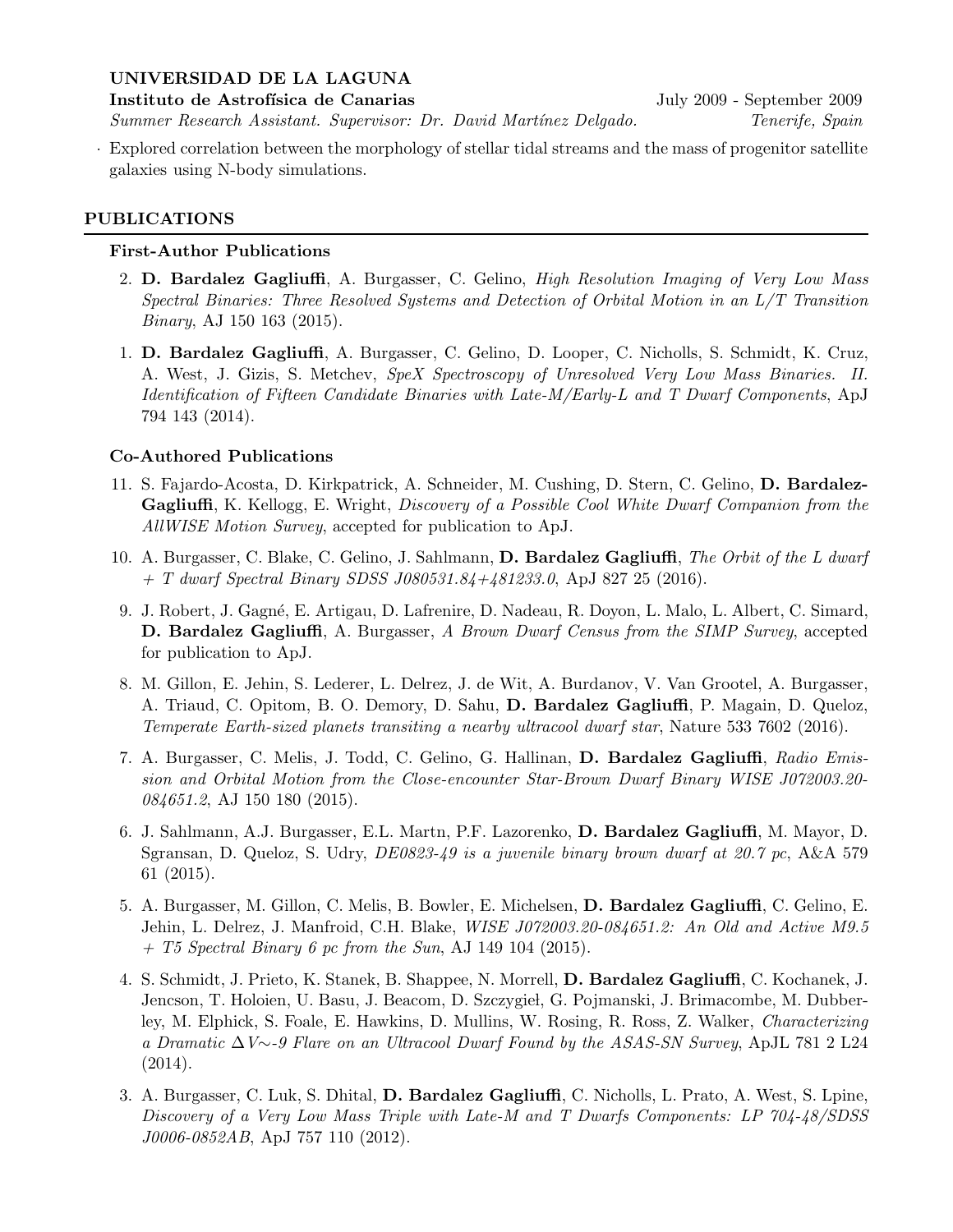- 2. A. Burgasser, D. Bardalez Gagliuffi, J. Gizis, *Hubble Space Telescope Imaging and Spectral Analysis of Brown Dwarf Binaries at the L Dwarf/T Dwarf Transition*, AJ 141 70 (2011).
- 1. D. Martinez-Delgado, R. Gabany, K. Crawford, S. Zibetti, S. Majewski, H. Rix, J. Fliri, J. Carballo-Bello, D. Bardalez Gagliuffi, J. Peñarrubia, T. Chonis, B. Madore, I. Trujillo, M. Schirmer, D. McDavid, *Stellar Tidal Streams in Spiral Galaxies of the Local Volume: A Pilot Survey with Modest Aperture Telescopes*, AJ 140 962 (2010).

### Conference Proceedings

1. D. Bardalez Gagliuffi, A. Burgasser, C. Gelino, C. Melis, C. Blake, *Bridging the Gap on Tight Separation Brown Dwarf Binaries*, 18th Cambridge Workshop on Cool Stars, Stellar Systems, and the Sun (2014).

# White Papers

1. J. Faherty, K. Alatalo, L. Anderson, R. Assef, D. Bardalez Gagliuffi, M. Barry, D. Benford, M. Bilicki, B. Burningham, D. Christian, M. Cushing, P. Eisenhardt, M. Elvisx, S. Fajardo-Acosta, D. Finkbeiner, W. Fischer, W. Forrest, J. Fowler, J. Gardner, C. Gelino, V. Gorjian, C. Grillmair, M. Gromadzki, K. Hall, Z. Ivezi'c, N. Izumi, D. Kirkpatrick, A. Kovcs, D. Lang, D. Leisawitz, F. Liu, A. Mainzer, K. Malek, G. Marton, F. Masci, I. McLean, A. Meisner, R. Nikutta, D. Padgett, R. Patel, L. Rebull, J. Rich, F. Ringwald, M. Rose, A. Schneider, K. Stassun, D. Stern, C-W. Tsai, F. Wang, M. Weston, E Edward; J. Wu, J. Yang, *Results from the Wide-field Infrared Survey Explorer (WISE) Future Uses Session at the WISE at 5 Meeting*, arXiv:1505.01923.

# PRESENTATIONS

Selected Talks **Invited Talks** Invited Talks with  $\star$ 

◦ *Towards the true binary fraction of low mass stars and brown dwarfs: spectral binaries at wide and tight separations*

SACNAS National Diversity in STEM Conference, Long Beach, CA (October 2016)

NASA Ames Research Center, Mountain View, CA (September 2016)

Cool Dwarf Multiplicity Throughout the Ages Splinter Session at Cool Stars 19, Uppsala, Sweden (June 2016)

Centro de Astrobiología, European Space Agency, Madrid, Spain (May 2016).

- *Probing the Small Separation Regime with Brown Dwarf Binaries* Carnegie Institution of Washington, Department of Terrestrial Magnetism, Washington, DC (August 2015) Pennsylvania State University, State College, PA (July 2015)  $\star$  Bucknell University, Lewisburg, PA (July 2015) American Museum of Natural History, New York, NY, (July 2015).
- *Sistemas binarios espectrales de enanas marrones* ⋆ Jornadas de Astronoma, UNI, Lima, Peru (January 2015).
- *Resolving the closest separated brown dwarf binaries* IPAC Fellowship Talk, Caltech, Pasadena, CA (October, 2014).
- *Bridging the gap on tight separation brown dwarf binaries* Greater IPAC Science Symposium, Caltech, Pasadena, CA (March 2014).
- *Searching for the M+T binary needle in the brown dwarf haystack* Journal Club, Centro de Astrobiología, European Space Agency, Madrid, Spain (May 2013).
- *Clasificaci´on de enanas marrones binarias con el Telescopio Espacial Hubble*  $\star$  Encuentro Peruano de Astronoma y Astrofísica, Lima, Perú (January 2010).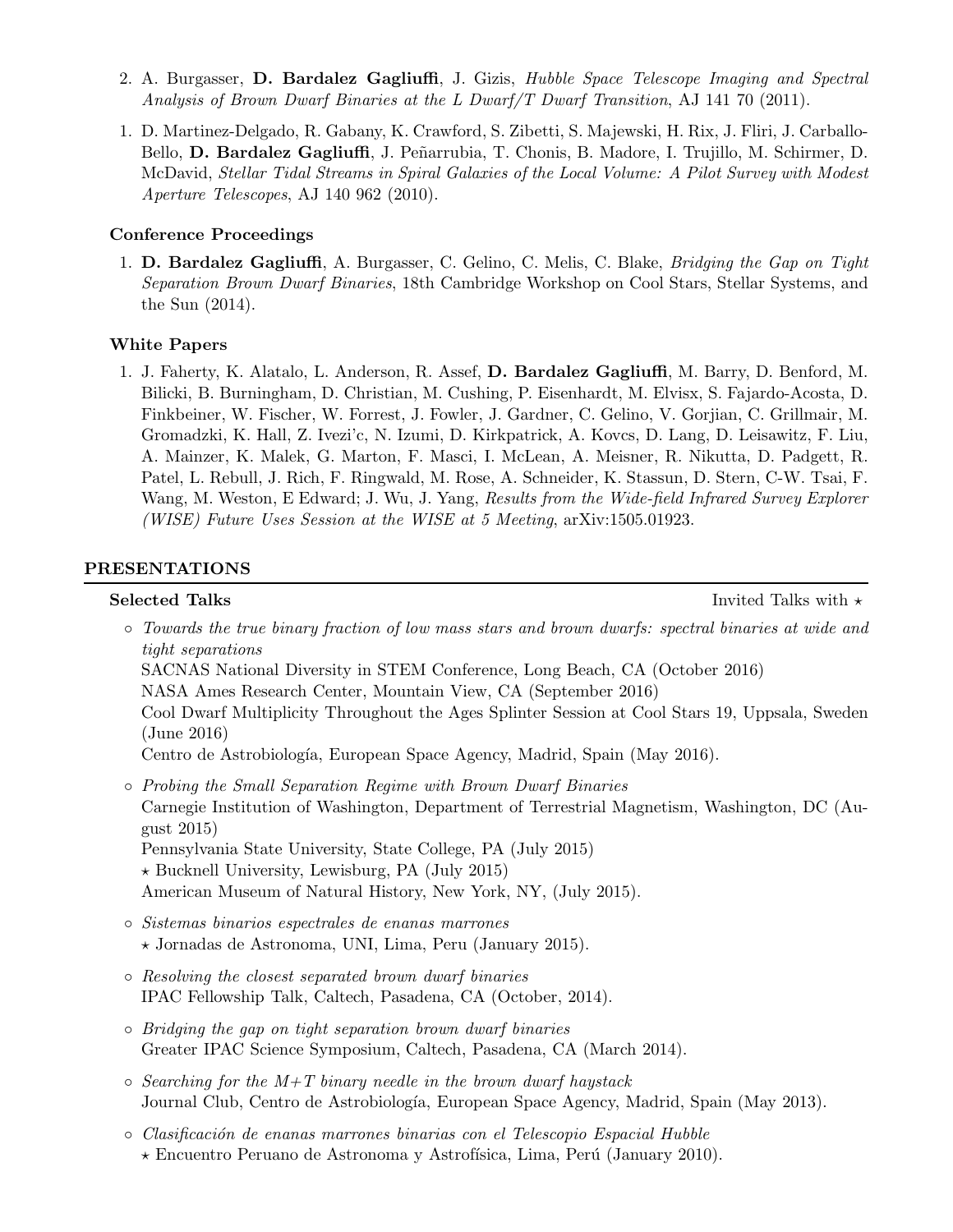### Posters

- *What is the true binary fraction of low mass stars and brown dwarfs?* Keck Science Meeting, Pasadena, CA (September 2016).
- *Potential Brown Dwarf/Planet System in the 130-200 Myr AB Doradus Association* 228th American Astronomical Society Meeting (AAS), San Diego, CA (June 2016).
- *Spectral Binary Statistics in a Volume-Limited Ultracool Spectroscopic Sample of 25pc* 227th American Astronomical Society Meeting (AAS), Kissimmee, FL (January 2016).
- *JHKW1W2 Colors and their Utility on Finding M/L+T Spectral Binaries* WISE at 5, California Institute of Technology, Pasadena, CA (February 2015).
- *Bridging the gap on tight separation brown dwarf binaries* 18th Cambridge Workshop on Cool Stars, Flagstaff, AZ (June 2014).
- *Searching for the M+T binary needle in the brown dwarf haystack* Brown Dwarfs Come of Age, Fuerteventura, Canary Islands, Spain (May 2013).
- *Discovery of an Old, Wide, Very Low Mass Triple System with Late-M and T Dwarf Components* 17th Cambridge Workshop on Cool Stars, Barcelona, Spain (June 2012). 220th American Astronomical Society Meeting (AAS), Anchorage, AK (June 2012).
- *Discovery of a Brown Dwarf triple system with Hubble Space Telescope imaging and spectral analysis* 214th American Astronomical Society Meeting (AAS), Pasadena, CA (June 2009). Boston Undergraduate Research Symposium (BURS), Cambridge, MA (April 2009). MIT Society of Physics Students Symposium (SPSS), Cambridge, MA, (April 2009).

# SCHOLARSHIPS, GRANTS AND AWARDS

Outstanding Oral Presentation at SACNAS National Diversity in STEM Conference, Long Beach, CA (October 2016).

Davidson Grants for Travel to Lick Observatory, August 2016 (\$400).

Sigma Xi Grants in Aid of Research, May 2016 (\$1600).

Cool Stars 19, Travel Grant, June 2016 (4000 kr).

Semi-finalist at UC system-wide Grad SLAM public speaking contest (\$100).

Association for Women In Science Scholarship, San Diego Chapter, April 2015 (\$1000).

IPAC Fellowship, Caltech, March-October 2014 (\$18000).

UCSD Friends of the International Center Scholarship, May 2013 (\$2000).

Cool Stars 17, Graduate Student Poster Award, 3rd place, June 2012 ( $\in$ 100).

Cool Stars 17, Travel Grant, June 2012 (\$500).

John Reed Research Fund, Summer 2008.

AAS Chambliss Astronomy Achievement Student Award, Honorable Mention, June 2009.

Margarita C. Hennessy Scholarship recipient (Full tuition: ∼\$40,000 per year; 2007-2011).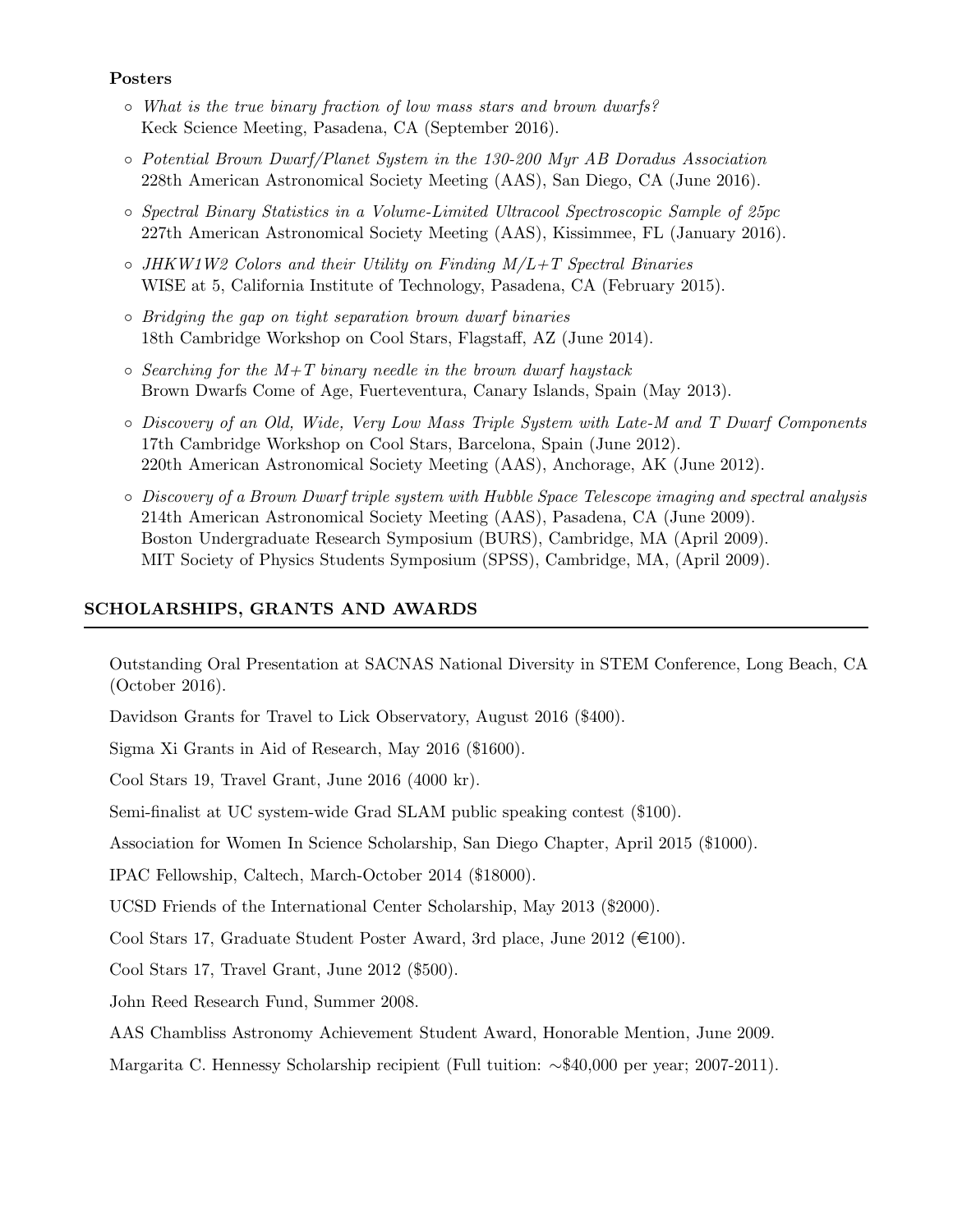### OUTREACH AND SERVICE

Referee for Monthly Notices of the Royal Astronomical Society (since July 2015) and the Astronomical Journal (since June 2016).

Invited Panelist at Cal-bridge 2016 Workshop Series Session on Graduate School, UCSD, San Diego, CA (May 2016).

Invited Moderator at "Women in Industry" Session at Conference for Undergrad Women in Physics (CUWiP), San Diego, CA (January 2016).

Instructor at Birch Aquarium Overnight session for middle school girls, San Diego, CA (October 2015).

Invited instructor at 2do Campamento Latinoamericano de Ciencias in Minas, Uruguay (March 2015).

Vista Unified School District STEMfest (March 2014).

MIT Educational Counselor and Admissions Interviewer (October 2013 - Present).

Instructor at UCSD Institute of the Americas Science Boot Camp (San Diego, July 2013).

American Association of University Women Tech Trek at UCSD (June 2013).

Expand Your Horizons at University of San Diego (March 2012).

Volunteer at Young Physicists Program (YPP) at UCSD (Oct 2011 - June 2012).

Freshman Associate Advisor at MIT (2008-2009).

# ORGANIZATIONAL AND LEADERSHIP EXPERIENCE

*Cool Dwarf Multiplicity Throughout the Ages*: led organization and chaired splinter session at Cool Stars 19 in Uppsala Sweden, along with Dr. Christopher Gelino and Dr. Niall Deacon.

Creator and main organizer of the Graduate/Undergraduate Women in Physics mentoring program at UCSD, mWIP (January 2015 - Present). URL: https://mwip.ucsd.edu

UCSD Physics Graduate Council: Chair (2015-2016 academic year), Education Policy, Colloquium and Funding Crisis Committees (since June 2013).

### TEACHING EXPERIENCE

Workshop Leader on Effective Presentations for Burgasser Research Group (Summer 2016).

Workshop Leader on Python Programming with Pandas for CASS Summer Undergrads (Summer 2016).

Teaching Assistant for Electricity and Magnetism Laboratory at UCSD. Prof. Mike Anderson (Winter 2014).

Teaching Assistant for Stars and Black Holes at UCSD. Prof. Alison Coil (Fall 2012).

Teaching Assistant for Optics and Waves Laboratory at UCSD. Prof. Alex Groisman (Fall 2012).

Undergraduate TA in 8.02: Electricity and Magnetism at MIT. Prof. Kathy Cooksey (Spring 2011).

### STUDENTS MENTORED

Andrew Charles, 5th year undergraduate Physics major at UCSD (mWIP).

Rachel Choe, 2nd year undergraduate Physics major at UCSD (mWIP).